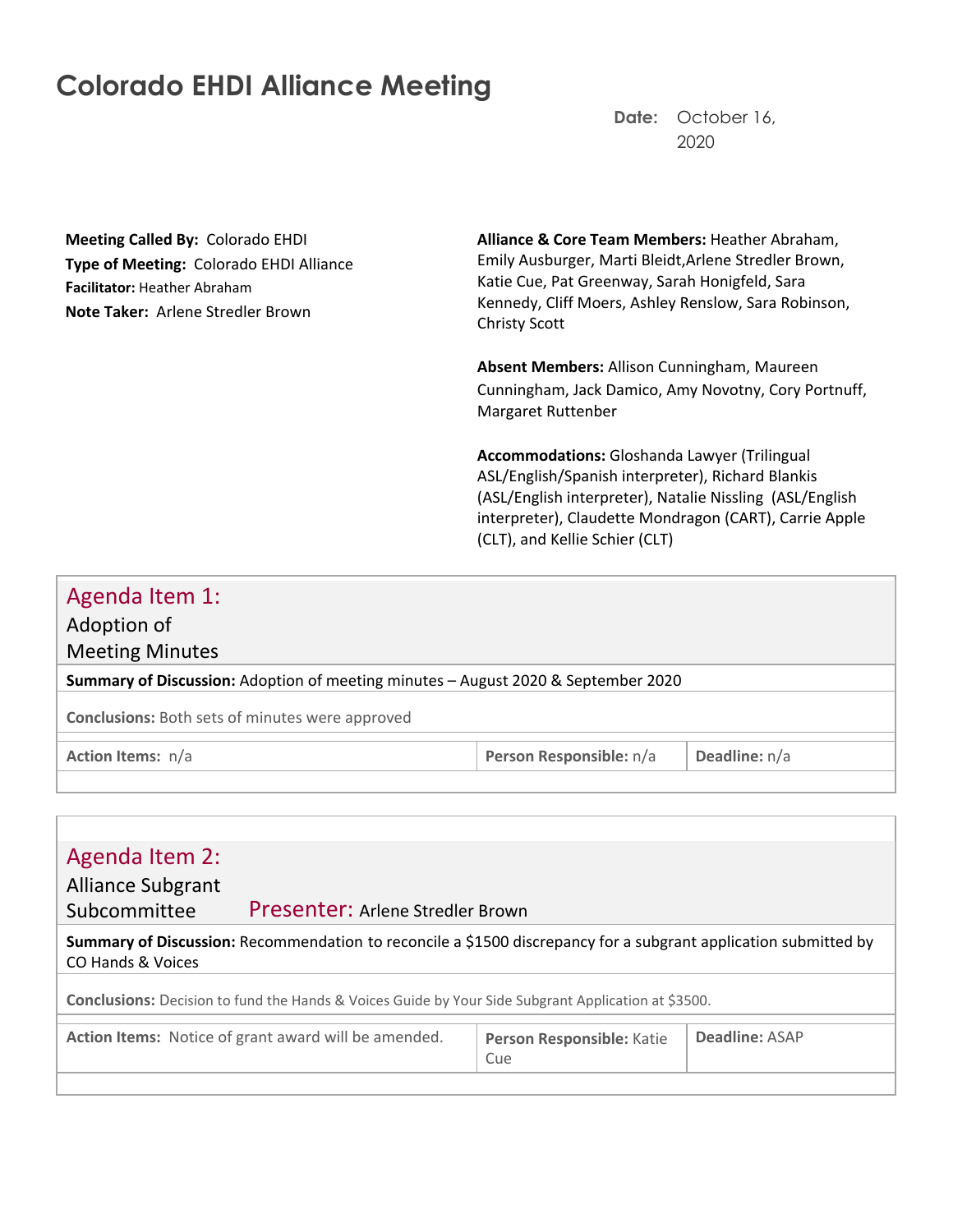## Agenda Item 3:

# COVID Task Force

Report Presenter: Hannah Glick

**Summary of Discussion:** This task force is acting on three goals with these activities:

Goal 1 – Support to newborn hearing screeners: Earlier in October, COEHDI distributed a survey to newborn hearing screening facilities in order to identify the needs of screeners. Midwives were included in the distribution list. (Another survey is being developed by Lisa Cannon and Arlene Stredler Brown that will be tailored to the needs of educational audiologists who are conducting hearing screenings.) One outcome of the survey will be the development of materials that address safety precautions related to COVID that can be accessed, on the COEHDI website, by screening and rescreening personnel.

Goal 2 – Tracking Screening and Rescreening: The HIDS database was launched by CDPHE on October 6, 2020. The COVID Task Force is collaborating with CDPHE to collect information that can be used to track COVID-related gaps.

Goal 3 – Work with PCPs: Maureen Cunningham, Hannah Glick, and Arlene Stredler Brown are collaborating to define activities to support this work.

**Conclusions:** At this time, PCPs need to apply to CDPHE to gain access to HIDS. Their participation in this thought to be unlikely.

As reported in the October 2020 CIHAC meeting, CDPHE will send a letter to parents when a child did not complete a newborn hearing screening and/or rescreening. There are no plans for CDPHE to pursue or monitor children beyond this activity. This raises the concerns that there will be more late-identified children.

As we plan to increase PCP participation in screening, rescreening, and LTF, we are reminded that there are obstacles that we need to address. For instance, PCPs may not be inclined to register with the HIDS database. A potential work around is to work with birthing centers who could send both parents and PCPs notification about a missed screen and/or rescreen. Merely notifying a mom may not be effective.

There may be an opportunity to enter NBHS data into the Patient Care 360 (or similar) database.

We anticipate issues tracking children born out of state as they are not assuredly entered into the HIDS database.

| <b>Action Items:</b> Continue work by Screening Task Force<br>that will make recommendations to the CO EHDI Alliance | <b>Person Responsible:</b><br>Arlene Stredler Brown.<br>Facilitator | <b>Deadline:</b> ongoing |
|----------------------------------------------------------------------------------------------------------------------|---------------------------------------------------------------------|--------------------------|
|                                                                                                                      |                                                                     |                          |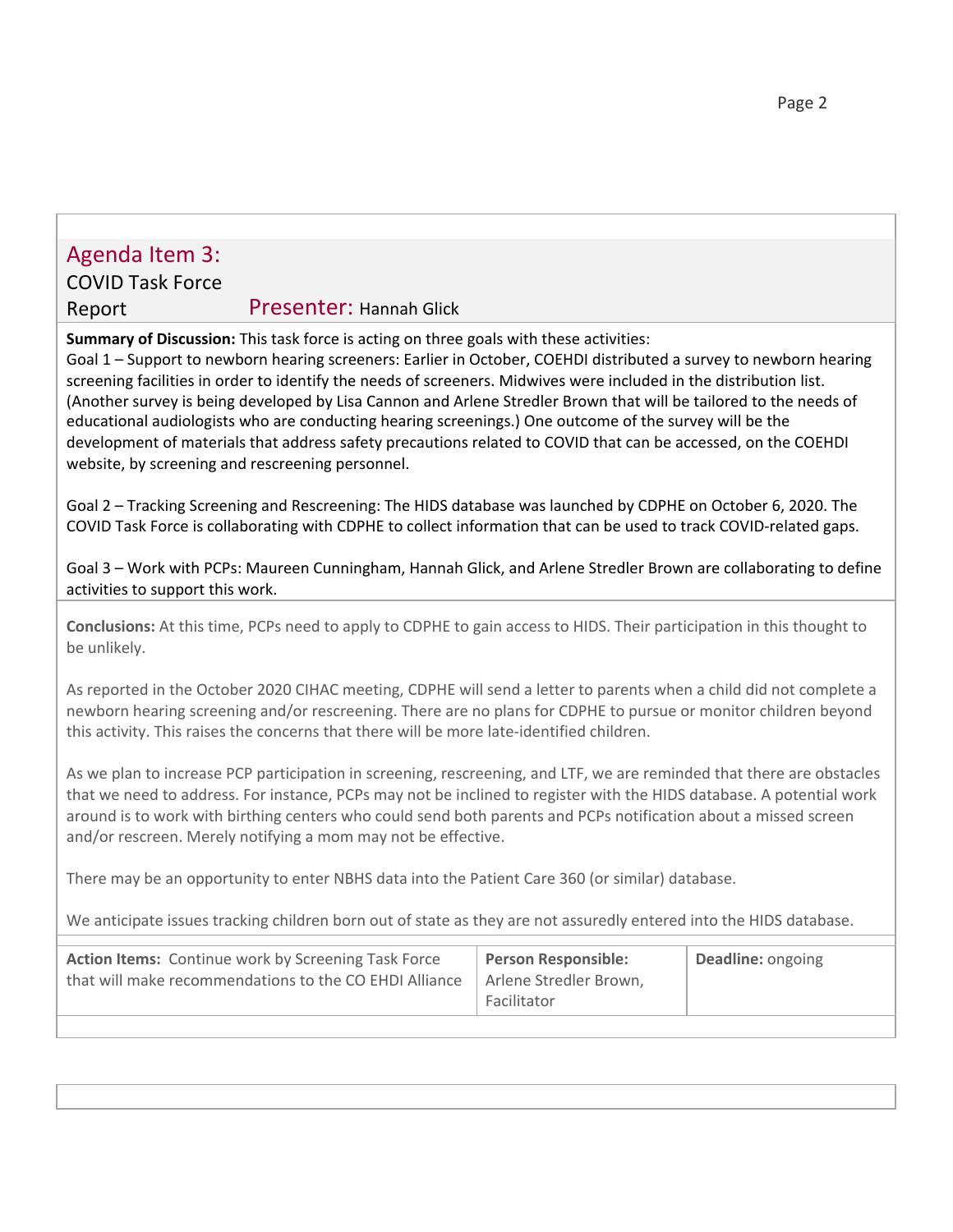#### Agenda Item 4: Screening Task Force Report Presenter: Kristin Sommerfeldt **Summary of Discussion:** The Screening Task Force has not met since the last Alliance meeting, The next task force meeting is scheduled for October 29<sup>th</sup>. The task force is in the process of identifying its priority areas. These 3 topics continue to be discussed: ● Role of PCPs with screening, rescreening, LTF ● Role of educational audiologists in screening, rescreening, LTF ● Professional Development needs of screeners: They need to learn HIDS; this training is being organized by CDPHE. **Conclusions:** n/a **Action Items:** Identify priority areas at next Screening Task Force meeting **Person Responsible:** Arlene Stredler Brown, Facilitator **Deadline:** October 29, 2020

| Agenda Item 5:                                                                                                        |                                                 |  |
|-----------------------------------------------------------------------------------------------------------------------|-------------------------------------------------|--|
| <b>DHH</b>                                                                                                            |                                                 |  |
| Adult-to-Family                                                                                                       |                                                 |  |
| Support Program                                                                                                       | Presenters: Geoff Goodside, Emily Augsberger,   |  |
| Development                                                                                                           | Sara Robinson, Sarah Honigfeld, Heather Abraham |  |
| <b>Summary of Discussion:</b> Two task forces (Parent TF and DHH Adult TF) are creating the documents identifying the |                                                 |  |

**Summary of Discussion:** Two task forces (Parent TF and DHH Adult TF) are creating the documents identifying the principles, mission, vision, & core values of the DHH Adult-to-Family Support Program. This information was shared with Alliance members. Key points during today's discussion include:

- EHDI focuses on the birth  $-3$  population even though parents would like access to DHH adults as their children get older.
- There are currently 6 values: access, community, empowerment, inclusivity & diversity, informed decision making, and relationships.
	- $\circ$  From the perspective of one Alliance member, it is important to represent diversity of hearing status, communication approach, & culture so families can relate to the adults they meet.
	- o *Access* was also emphasized to include access to information, language(s), communication, and decision-making processes.

**Conclusions:** The Family Task Force is taking the lead in the development of the DHH adult program and the work of this task force is much appreciated as it is guiding our efforts to create a program.

The intent of the program is to offer parents access to DHH adults until a child's 3<sup>rd</sup> birthday.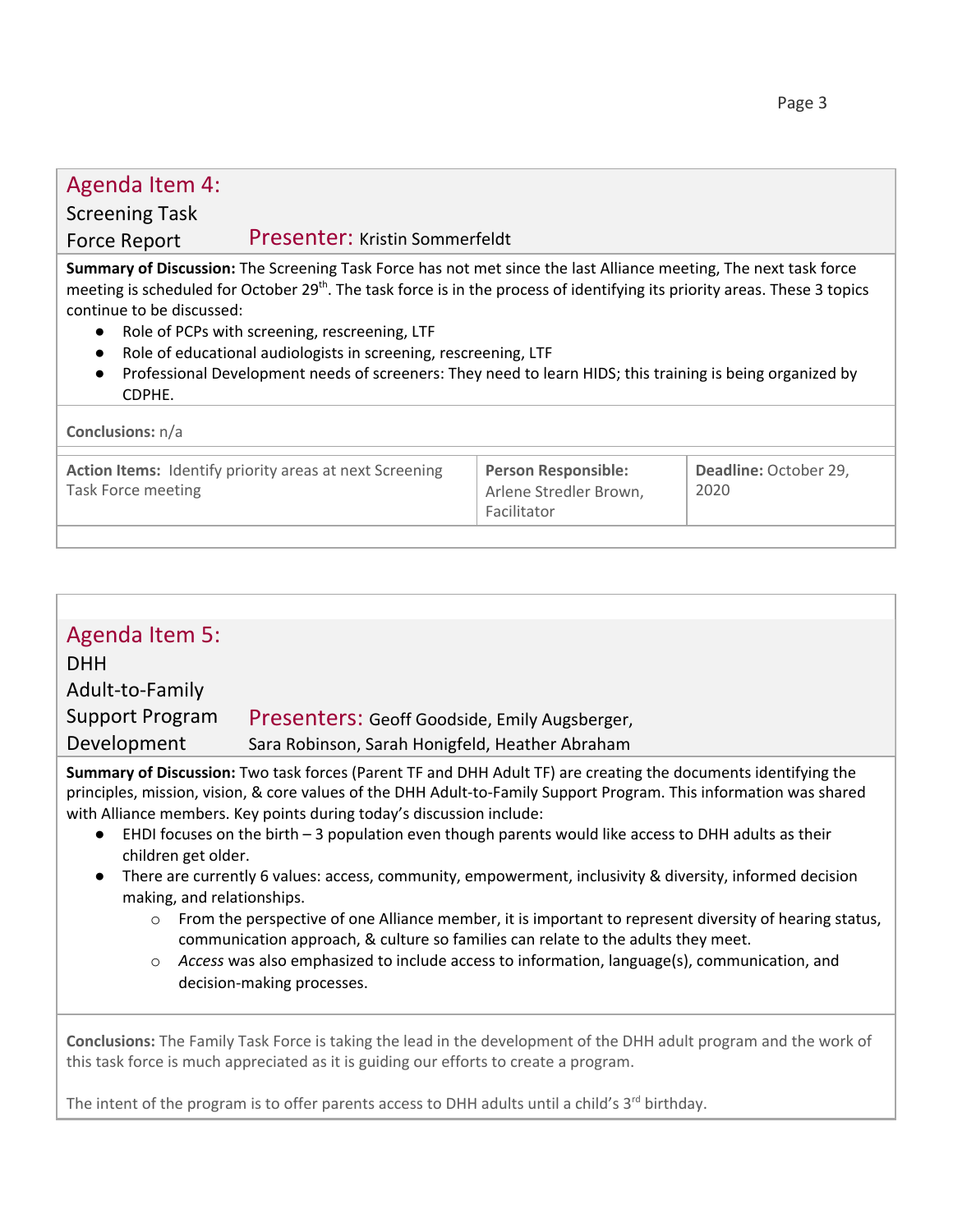As we create our program, we are learning from programs in other states. We will borrow and adapt materials that represent our values & philosophy.

| Action Items: Two task forces continue their work. | <b>Person Responsible:</b><br>Heather Abraham,<br>Facilitator | <b>Deadline: ongoing</b> |
|----------------------------------------------------|---------------------------------------------------------------|--------------------------|
|                                                    |                                                               |                          |

| Agenda Item 6:<br>New Dx/ID Task                                                                                                                                                                                                                                                                                                                            |                                                                                           |                   |  |
|-------------------------------------------------------------------------------------------------------------------------------------------------------------------------------------------------------------------------------------------------------------------------------------------------------------------------------------------------------------|-------------------------------------------------------------------------------------------|-------------------|--|
| Presenter: Arlene Stredler Brown<br>Force                                                                                                                                                                                                                                                                                                                   |                                                                                           |                   |  |
| Summary of Discussion: We have several topics that will be addressed, and prioritized, by this new task force. They<br>include:                                                                                                                                                                                                                             |                                                                                           |                   |  |
| topics related to audiologic diagnostics:<br><b>Utilization of EHDI PALS</b><br>$\bigcap$<br>Tele-audiology<br>$\circ$                                                                                                                                                                                                                                      |                                                                                           |                   |  |
| Resources distributed by audiologists to families<br>$\circ$<br>Family-to-family and DHH adult-to-family supports during the diagnostic/identification process<br>$\circ$<br>Unique needs of families living in rural areas<br>$\circ$                                                                                                                      |                                                                                           |                   |  |
| topics related to the <i>transition</i> from diagnostics/identification to early intervention:<br>Review the current interim role being fulfilled by Regional CO-Hear Coordinators<br>$\circ$<br>Review, and update as needed, written resources shared with families<br>$\circ$                                                                            |                                                                                           |                   |  |
| Access to family-to-family and DHH adult-to-family supports during this transition<br>$\circ$<br>Unique needs of culturally- and linguistically-diverse families<br>$\circ$                                                                                                                                                                                 |                                                                                           |                   |  |
| To date, we have 15 members listed for this task force. The first meeting will be in early November.                                                                                                                                                                                                                                                        |                                                                                           |                   |  |
| Conclusions: Our task forces represent the 1-3-6 EHDI guidelines. Included in the Screening, Diagnostic/Identification,<br>and Early Intervention Task Forces are the transition points associated with each stage (e.g., screening to<br>diagnostics/intervention, diagnostics/intervention to early intervention, early intervention to Part B services). |                                                                                           |                   |  |
| Action Items: Stakeholders are encouraged to sign up<br>for the newest task force                                                                                                                                                                                                                                                                           | <b>Person Responsible:</b><br>Arlene Stredler Brown &<br>Heather Abraham,<br>Facilitators | Deadline: Ongoing |  |
|                                                                                                                                                                                                                                                                                                                                                             |                                                                                           |                   |  |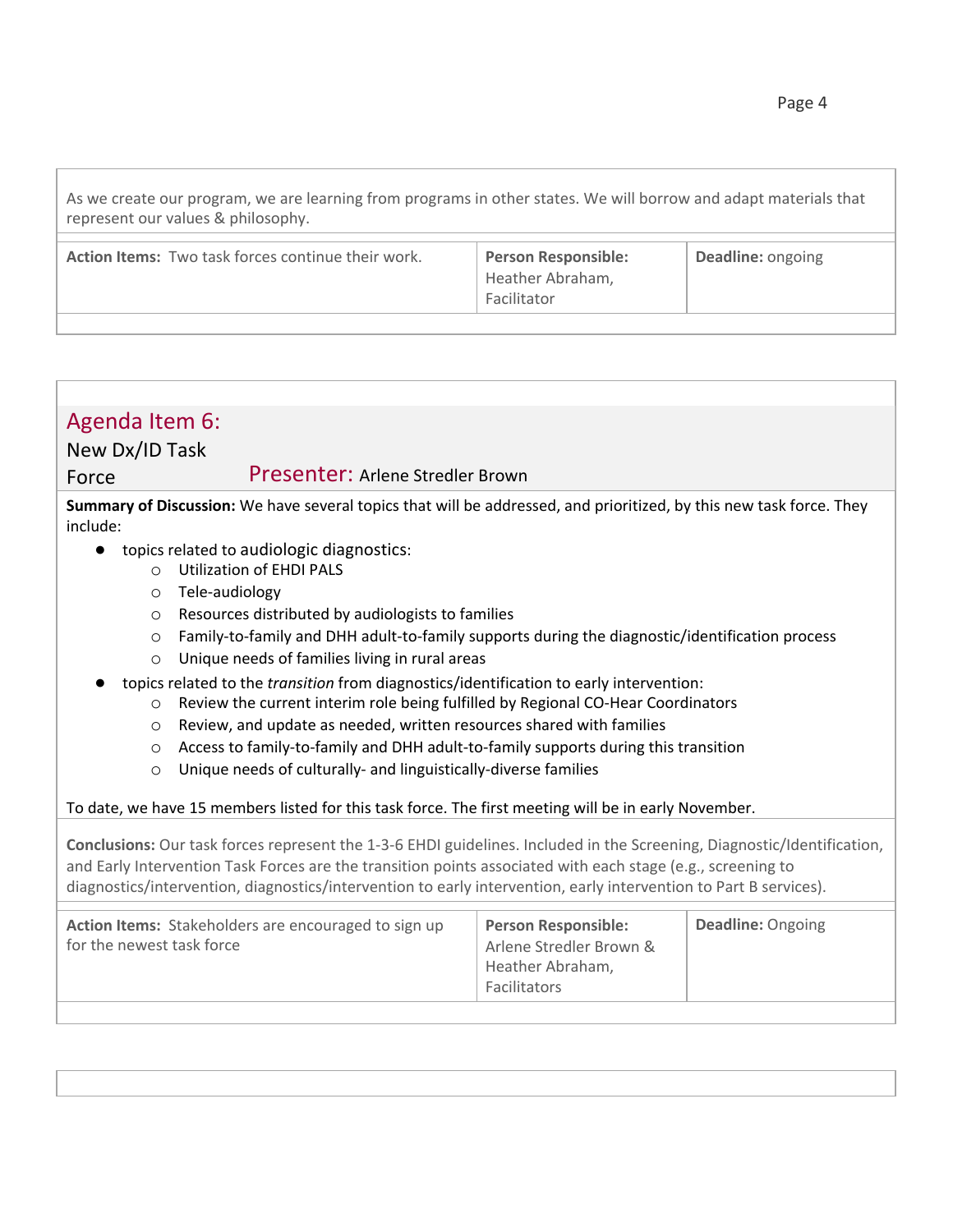## Agenda Item 7 Tele-audiology: Presenter: Christy Scott & Arlene Stredler Brown

**Summary of Discussion:** A grant is being submitted today to the Association of Maternal and Child Health Programs (AMCHP). This funding opportunity is part of the CARES Act and targets development and enhancement of telehealth initiatives. Early Intervention Colorado (Part C) has been supporting telehealth since 2016 for all direct EI services. With the onset of COVID restrictions, all EI services migrated to telehealth with very limited in-person services. Parent and provider survey data indicate telehealth is successful. In the AMCHP grant application, we propose to develop and expand tele-audiology to include both counseling/troubleshooting services and diagnostic/identification services. The western slope has discussed their needs for local diagnostic services for several years; telehealth could address this need. This grant, if funded, will purchase equipment so that diagnostic testing can be piloted in some areas on the W. Slope.

CDE supports the grant application. This is fortunate as we will be approaching educational audiologists, in their respective administrative units, about their interest in participating in grant-funded tele-audiology services. We have received valuable Input about the challenges and successes setting up tele-audiology services from our neighbors in Nebraska.

#### **Conclusions:** n/a

| <b>Action Items:</b> Await grant award | Person Responsible: n/a | Deadline: October 30, |
|----------------------------------------|-------------------------|-----------------------|
|                                        |                         | 2020                  |

### Agenda Item 8

CO EHDI Website: Presenter: Katie Cue

**Summary of Discussion:** We currently have an interim CO EHDI website. We will obtain input from stakeholders (parents and professionals) as we expand it. Our COEHDI website is intended to be a central repository of information for families and professionals.

The website will be accessible in ASL and Spanish.

**Conclusions:** If you have input about the website development contact: [kcue@coehdi.org](mailto:kcue@coehdi.org)

In previous meetings with Margaret Ruttenber, CDPHE indicates that they support the development of our COEHDI website.

A good template is available from NCHAM for states' website development: [www.infanthearing.org/webguide](http://www.infanthearing.org/webguide)

| <b>Action Items:</b> in process | Person Responsible: Katie   Deadline: ongoing<br>Cue |  |
|---------------------------------|------------------------------------------------------|--|
|                                 |                                                      |  |